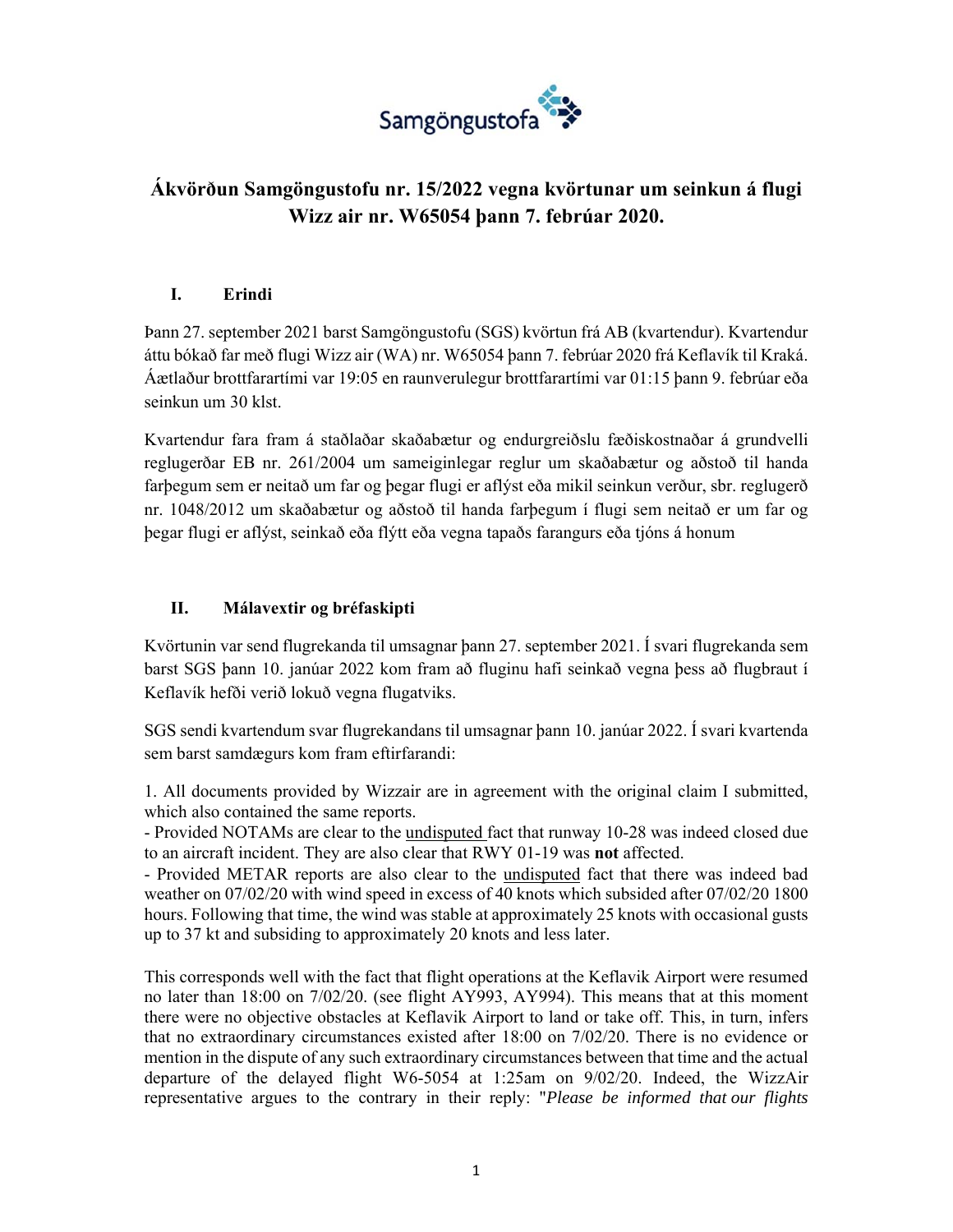*operate on rotational principle of aircrafts, therefore if one flight is delayed, cancelled or diverted, the following flights get delayed or cancelled, depending on aircraft availability.*" This admits that indeed WizzAir procedures and business policies rather than extraordinary circumstances were the reason that no other aircraft or crew could be appointed to complete the delayed flight as the original aircraft was turned back and was no longer capable of completing the original operation. Wizzair could also charter an aircraft from another carrier to complete this flight.

Indeed, this is a kind of a "business gamble" where on one hand the carrier has to consider costs of additional aircraft(s) and staff (ground and flight crews) standing by for a rare situation that some other flight requires such an additional service, and on the other hand the cost of a rare situation that passengers must be payed a legally required compensation as per Art. 5. par. (3) of Regulation (EC) No 261/2004 of the European Parliament and of the council. Indeed such practice is enacted by some carriers and not by others (e.g. not by FinnAir or IcelandAir). However, in this situation the carrier wants to avoid costs of both sides of the "gamble", which is not reasonable and unjustified as it puts all the risk and burden on the passengers and none on the carrier.

Moreover, it could be reasoned that as soon as the extraordinary circumstances (such as adverse weather) subside the carrier should complete its contractual obligations to transport passengers as soon as technically possible. Otherwise, passengers would be at risk of being left waiting for long periods of time until it would be convenient for the carrier to accommodate them, for example by gradually providing seats on subsequent flights or waiting until another aircraft is available according to the rotation optimal for the carrier with no incentive to complete it sooner rather than later. Indeed, there is nothing optimal in such a rare situation but expecting only passengers to be inconvenienced is not reasonable. The nature of the original circumstance should not be extended indefinitely.

This matter would also be different if the carrier (WizzAir) completed this flight early in the morning on 8/02/20 during safer daylight flight conditions with fresh crew, which might be reasonable. However, this was not the case. This claim is based not on the denial of the fact that extraordinary circumstances existed at all, but rather on the extent of the delay, which is also confirmed by the file 5054.png provided by WizzAir (30:13 Departure delay!, 29:56 arrival delay!).

2. This is the first time that the carrier is offering to reimburse additional expenses. In fact, it can be checked in the previous correspondence with the carrier (as attached to the claim sent to ICETRA on 27/09/2021) that the carrier refused to reimburse such expenses up to this point. Indeed, the legal arguments (based on official Polish Labor regulations see http://isap.sejm.gov.pl/isap.nsf/DocDetails.xsp?id=WDU20130000167) and calculations as sent in the claim seem very much reasonable (EUR 32.40 per person). It can also be verified that EUR 32.40 equals approximately 4457 ISK (exchange rate for 8/02/20), which is just enough to provide about two meals at the Keflavik Airport. Moreover, it has been almost 2 years since the incident and the requirement to provide the receipts after the flat out refusal is not reasonable.

3. The phone calls indeed were reimbursed. For that reason, they are not a part of this claim.

Based on the above argumentation I submit that my claim should be accepted in its entirety.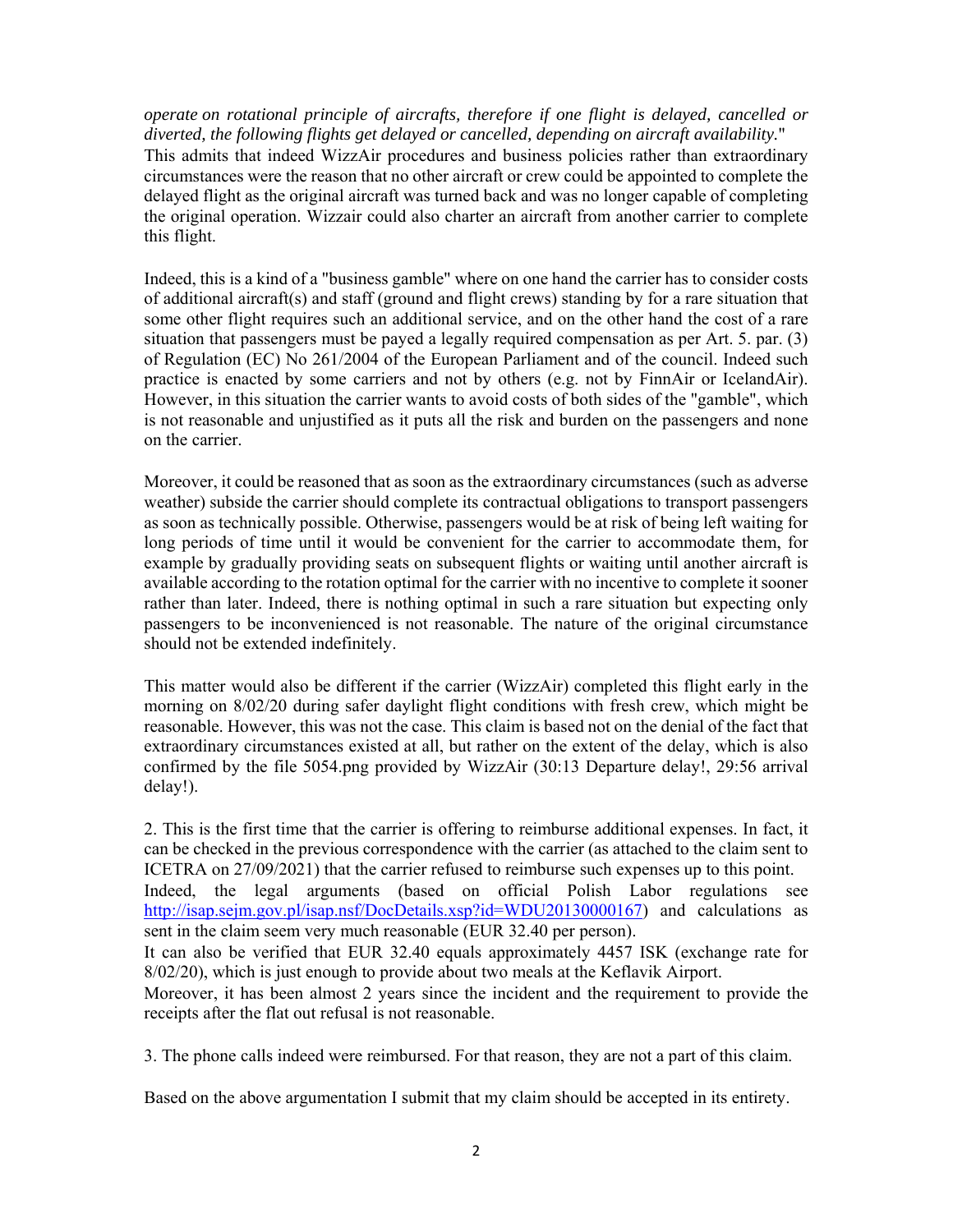#### **III. Forsendur og niðurstaða Samgöngustofu**

Neytendur flugþjónustu eða aðrir sem hagsmuna hafa að gæta sem telja að flugrekandi, flytjandi, ferðaskrifstofa eða umboðsmaður framangreindra aðila hafi brotið gegn skyldum sínum samkvæmt lögum um loftferðir nr. 60/1998 eða reglugerðum settum á grundvelli þeirra geta beint kvörtun til SGS, sbr. 1. mgr. 126. gr. c. loftferðalaga. Stofnunin tekur málið til skoðunar í samræmi við ákvæði laganna og stjórnsýslulaga nr. 37/1993 og sker úr ágreiningi með ákvörðun, sbr. 3. mgr. 126. gr. c og 140. gr. loftferðalaga, ef hann verður ekki jafnaður með öðrum hætti. Sú ákvörðun er bindandi.

Um réttindi flugfarþega er fjallað í reglugerð EB nr. 261/2004 um sameiginlegar reglur um skaðabætur og aðstoð til handa farþegum sem neitað er um far og þegar flugi er aflýst eða mikil seinkun verður, sem var innleidd hér á landi með reglugerð nr. 1048/2012. Samkvæmt 3. gr. reglugerðar nr. 1048/2012 er SGS sá aðili sem ber ábyrgð á framkvæmd reglugerðarinnar samanber 16. gr. reglugerðar EB nr. 261/2004.

Um seinkun á flugi og þá aðstoð sem flugrekandi skal veita í slíkum tilvikum er fjallað um í 6. gr. reglugerðar EB nr. 261/2004. Þar kemur hins vegar ekki fram með skýrum hætti að flugrekandi skuli greiða bætur skv. 7. gr. reglugerðarinnar vegna tafa eða seinkunar eins og átt getur við þegar flugi er aflýst sbr. 5. gr. reglugerðarinnar. Með dómi Evrópudómstólsins frá 19. nóvember 2009, í sameinuðum málum C-402/07 og C-432/07, komst dómstóllinn að þeirri niðurstöðu að túlka bæri reglugerð EB nr. 261/2004 með þeim hætti að farþegar sem verða fyrir seinkun á flugi sínu sbr. 6. gr. reglugerðarinnar, eigi að fá sömu meðferð og farþegar flugs sem er aflýst sbr. 5. gr. Af þessu leiðir að allir farþegar sem verða fyrir þriggja tíma seinkun á flugi sínu eða meira, og koma á ákvörðunarstað þremur tímum seinna eða meira en upprunalega áætlun flugrekandans kvað á um, eiga rétt á bótum skv. 7. gr., nema flugrekandi geti sýnt fram á að töfin hafi verið vegna óviðráðanlegra aðstæðna sem ekki hefði verið hægt að afstýra jafnvel þótt gerðar hefðu verið allar nauðsynlegar ráðstafanir sbr. 3. mgr. 5. gr. reglugerðarinnar. Þetta dómafordæmi var staðfest með dómi Evrópudómstólsins í máli C-11/11 og hefur nú einnig verið lögfest með 6. gr. reglugerðar nr. 1048/2012.

Loftferðalög nr. 60/1998 og reglugerð EB nr. 261/2004 er ætlað að tryggja ríka vernd fyrir farþega sem neytendur flugþjónustu. Meginreglan samkvæmt reglugerð EB nr. 261/2004 er réttur farþega til skaðabóta skv. 7. gr. reglugerðarinnar sé um að ræða aflýsingu eða mikla seinkun á brottfarartíma flugs og ber að skýra undantekningarreglu 3. mgr. 5. gr. reglugerðarinnar þröngt, sbr. dóm Evrópudómstólsins frá 22. desember 2008, í máli C-549/07 Friederike Wallentin-Hermann v Alitalia og almennar meginreglur um túlkun lagaákvæða.

Fyrir liggur að kvartandi átti bókað far með flugi Wizz Air nr. W65054 frá Keflavík til Kraká þann 7. febrúar 2020 og að fluginu seinkaði um 30 klst. Þar sem að flugvélin frá Kraká sem átti að framkvæma flug kvartanda gat ekki lent í Keflavík þann 7. febrúar.

Álitaefni þessa máls er hvort að seinkun á flugi kvartanda megi rekja til óviðráðanlegra aðstæðna í skilningi 3. mgr. 5. gr. reglugerðar EB nr. 261/2004. SGS hefur fengið það staðfest af Isavia að önnur flugbraut Keflavíkurflugvallar var lokuð í tæpan sólarhring frá u.þ.b. kl. 16:00 þann 7. febrúar. Einungis hafi því verið um eina flugbraut að velja til að lenda á.